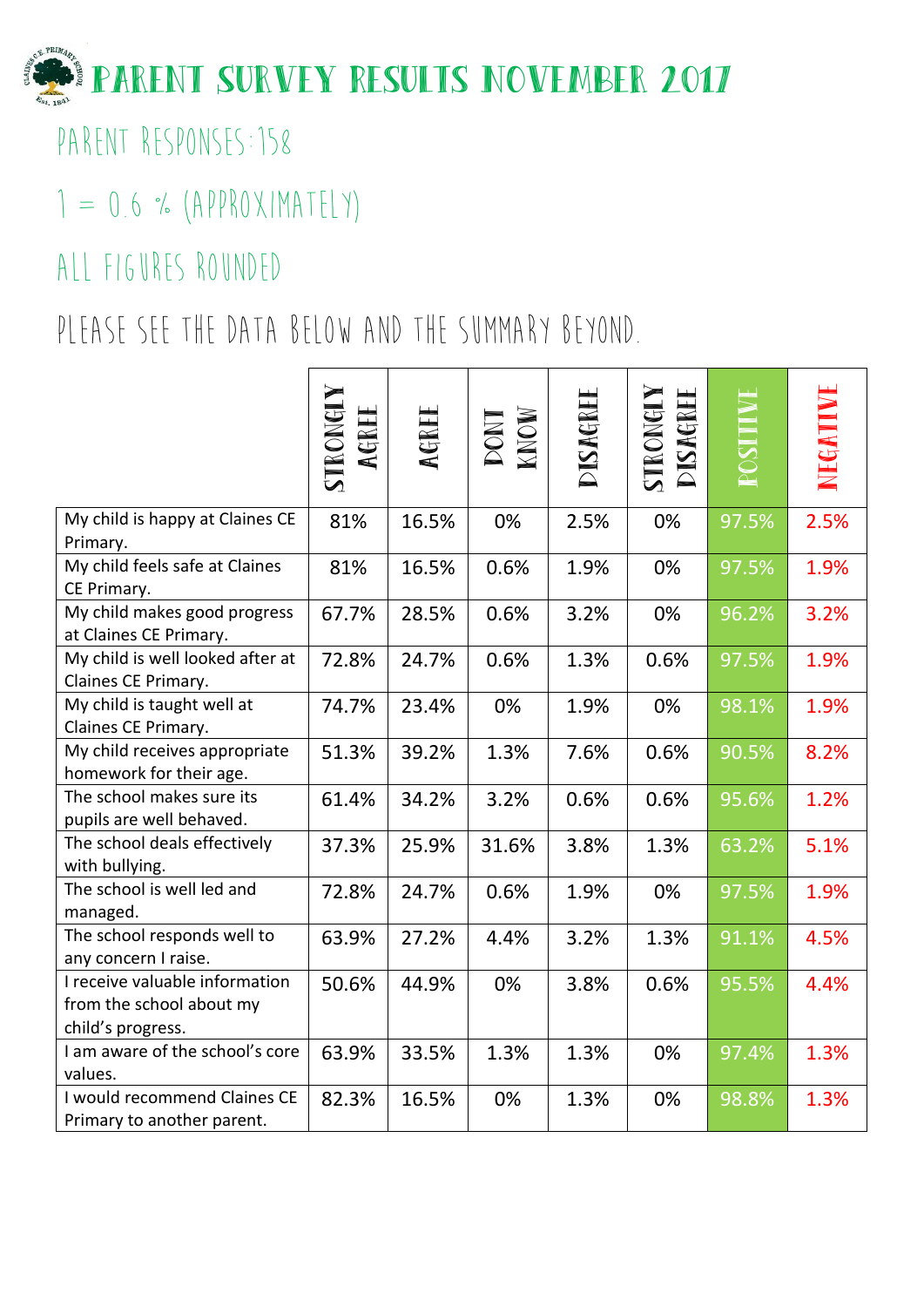*158 parents responded to the survey. All figures are rounded for ease of understanding. Only 26 parents added an additional comment.*

\*(Figures from the last survey in Nov 2015 are in brackets)

## WELLBEING AND SAFFTY

#### My child is happy at Claines CE Primary.

*97.5% (94.5%)\* said that their child was happy, with 81% (61.4%) strongly agreeing.* 

#### My child feels safe at Claines CE Primary.

*97.5% (98.6%) of parents said that their child feels safe, with 81% (67%) strongly agreeing.*

*Although the amount of parents strongly agreeing has increased, as there are 3 parents who don't feel that their child feels safe at school, we are now going to conduct a pupil survey to look at the reasons for this.*

#### My child is well looked after at Claines CE Primary.

*154 (140) parents felt their child is well looked after at Claines, with 3 (3) disagreeing.*

### TFACHING AND LEARNING

#### My child makes good progress at Claines CE Primary.

*152 parents believe that their child is making good progress, while 5 parents do not. We carefully track and monitor progress in books and in assessments. Through extra support, challenge and the involvement of external agencies, we continue to work hard as a school to accelerate progress for every child.*

#### My child is taught well at Claines CE Primary.

*155 parents agree that their child is taught well at Claines, while 3 do not.* 

#### My child receives appropriate homework for their age.

*This has improved significantly from the last survey, from 73.1% to 90.5%. Only 3 additional comments referred to homework, instead of 18 in November 2015.*

*The proportion of parents strongly agreeing has also significantly risen from 27.6% to 51.3%.*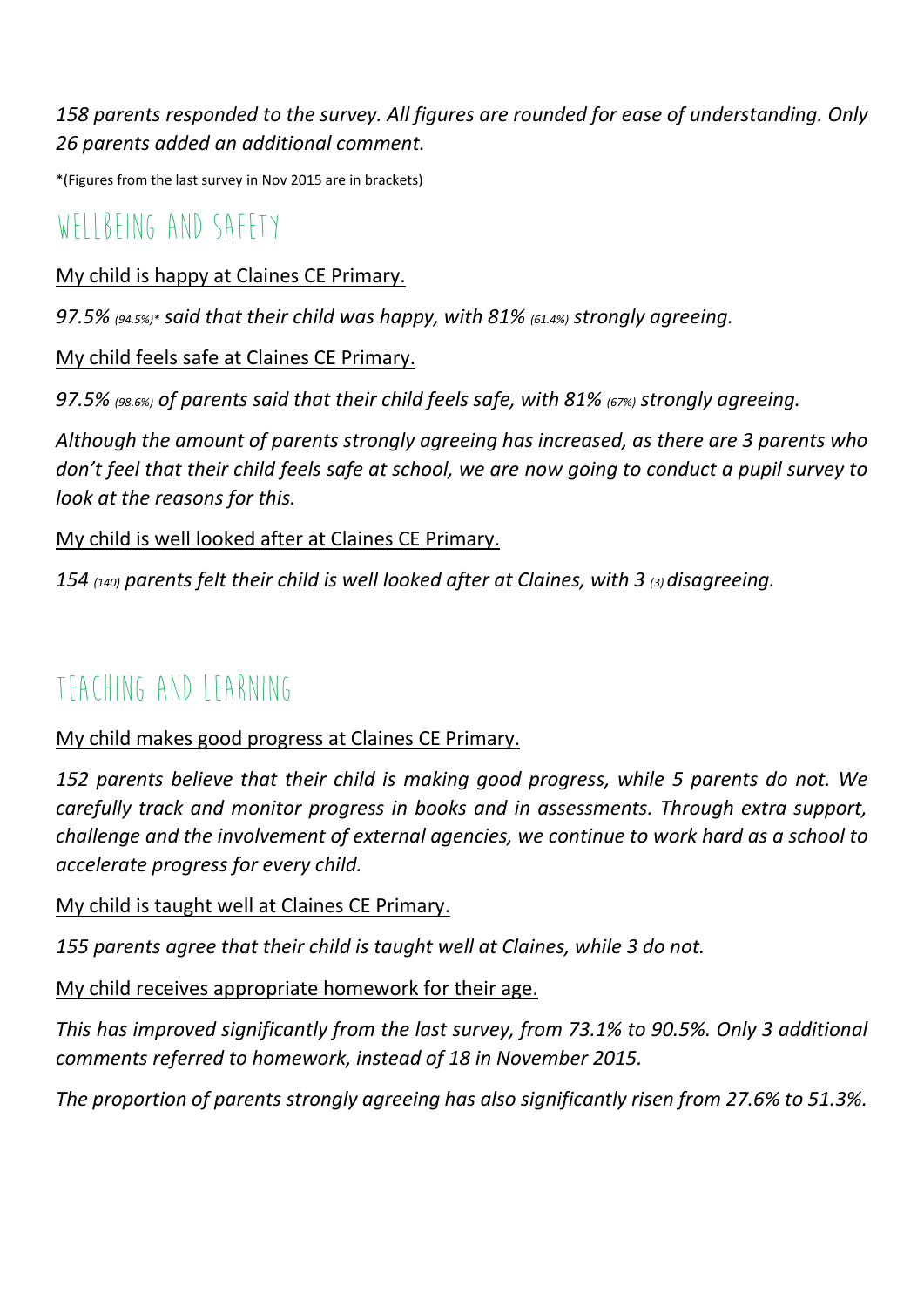## Behaviour

#### The school makes sure its pupils are well behaved.

*95.6% (92.4%) of parents agreed and 1.4% (1.4%) of parents disagreed. We have high expectations of pupil behaviour at Claines, so that children can learn in a safe environment, based upon mutual respect and positive attitudes. One fixed term exclusion already occurred early in September, where behaviour was simply unacceptable.*

#### The school deals effectively with bullying.

*The positive responses have slightly improved from November 2015, with 63.2% (57.2%) in agreement. The proportion of negative responses to this question have improved, with only 5.1% of parents disagreeing. There are 31.6% of parents saying they don't know. Through conversations I had with parents after the last survey, I am presuming it is because their child hasn't experienced bullying at Claines so therefore don't know how well it's dealt with.*

*Once again, please let me reassure you that bullying will not be tolerated at Claines CE Primary and we will take all incidents of bullying seriously. No-one deserves to be a victim of bullying. Everybody has the right to be treated with respect and pupils who are bullying others need to learn different ways of behaving. At Claines, we acknowledge that bullying does happen from time to time – indeed, it would unrealistic to claim that it does not. When bullying does occur, everyone should be able to tell and know that incidents will be dealt with promptly and effectively in accordance with our Behaviour and Anti-Bullying Policy.*

## Leadership and Management

The school is well led and managed.

*97.5% (88.3%) agreed and 72.8% (38.6%) strongly agreed.*

The school responds well to any concerns I raise.

*91.1% (80.7%) agreed with this statement and 63.9% (34.5%) strongly agreed.* 

I am aware of the school's core values.

*97.4% (88.2%) of parents agreed and only 1.3% (5.5%) disagreed. The school's core values are on the 'Mission Statement' page of the school website and we regularly talk about values in our weekly newsletters.*